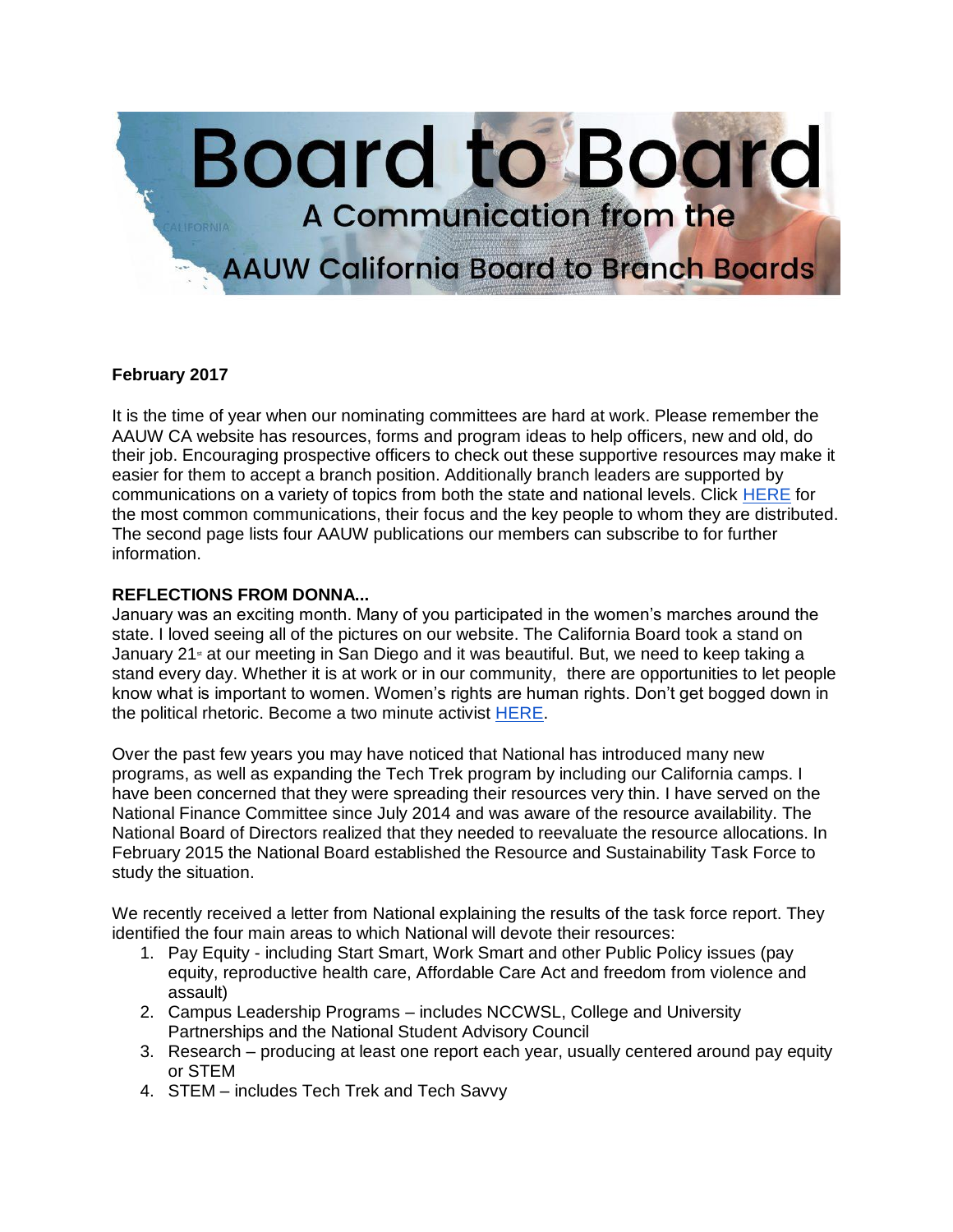After identifying these areas of focus, the National Board looked at the current staffing and other resource allocations. Like many large organizations they found duplications of effort. This has led to staffing reductions and reallocations of budget. This should not affect us. We will receive the same level of support from National. If you are not receiving responses from National departments during this time of transition, please contact Mark Hopkins. He is the interim CEO and wants to make sure we are supported.

Rest assured that National will continue to address women's issues through our public policy efforts in this trying time. As members of AAUW, the largest women's organization in the nation, we will remain vigilant and keep moving the organization forward. **Donna Mertens**, President, AAUW CA, [statepresident@aauw-ca.org](mailto:statepresident@aauw-ca.org)

## **LOOKING FOR COMMITTEE CHAIRS AND MEMBERS**

The state is looking for a few good people to join the state leadership team. We are offering an opportunity and an adventure for those willing to step up to the next level of leadership in AAUW. Check out ["Call for Appointments"](http://www.aauw-ca.org/documents/2017/02/call-state-appointment.pdf) on the website. If you decide to take that step, then fill out the [vita form](http://www.aauw-ca.org/documents/2017/02/vitae-form.doc) and send it to Donna Mertens at [statepresident@aauw-ca.org.](mailto:statepresident@aauw-ca.org)

### **ANNUAL MEETING**

"Making Connections" will be held in San Mateo on April 22nd. Your \$50 registration fee includes the annual meeting, lunch, Speech Trek competition, Branch Program Recognition and introduction of State Board candidates. Seating is limited. Click [HERE](http://www.aauw-ca.org/2017-annual-meeting/) for more details and to register.

### **GOVERNANCE**

The AAUW California governance committee is in the process of finalizing the new model branch bylaws. We expect to have them posted on the website by mid-February along with directions for updating and submitting to National. Branches will be required to incorporate the National mandates into their bylaws and submit them to National by the end of this AAUW year, June 30, 2017. Mandated articles do not require the vote of the branch. Branch presidents and bylaws chairs will receive a direct e-mail from the Governance Committee when the models are posted and the moratorium on bylaws changes is lifted.

In addition, as a point of information, National and AAUW California no longer recognize satellite branches as an entity associated with an existing branch. Satellite branches need to become an independent branch entity with an affiliate's agreement and governing documents. The other alternative is for the satellite branch to become an interest group (e.g. [geographic name] area interest group) of the branch they are currently a satellite of and they will then be governed by the affiliate's agreement and bylaws of that branch.

Questions? Please contact [governance@aauw-ca.org.](mailto:governance@aauw-ca.org)

**Sue Cochran**, AAUW CA Governance Committee Chair, sicaauw@sonic.net

## **STATE PROJECTS OVERSIGHT COMMITTEE**

The State Projects Oversight Committee asked several branches to share the questions they use when interviewing Tech Trek candidates. We put together a compilation of questions that includes the questions suggested in the National Toolkit for Tech Trek. Please click [HERE](http://www.aauw-ca.org/interview-questions-national-tech-trek-applicants/) to see the document.

**Jane Niemeier**, Chair, State Projects Oversight Committee, [jniemeie@hotmail.com](mailto:jniemeie@hotmail.com)

## **COMMUNICATIONS COMMITTEE**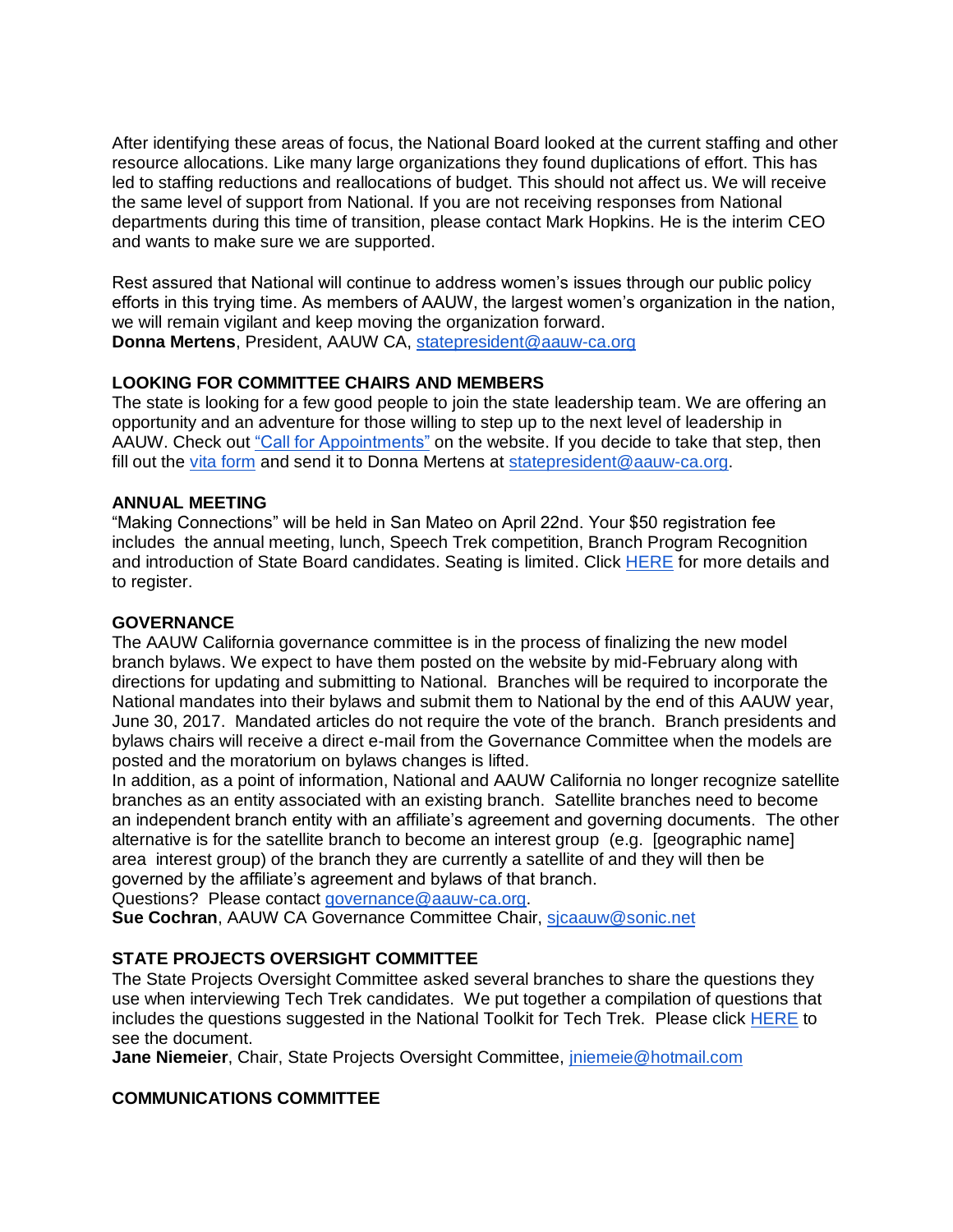In a couple of months, we'll begin planning for the 2017-2018 Branch Officer Report (BOR) updates. We recognize that branch leadership positions have evolved and that the traditional roles we have in the BOR no longer fit quite as well as they used to. If your branch has unique positions, we'd like to invite you to participate in a brainstorming session with the Communications Team in March. Please let me know if you're interested in joining the discussion. Date TBD.

**Sandi Gabe**, Director, Communications Committee Chair, [sandi.gabe@hotmail.com](mailto:sandi.gabe@hotmail.com)

### **CALIFORNIA PERSPECTIVE SURVEY**

Last summer the AAUW California Communications Committee surveyed members to identify website needs. Based on member feedback, our redesigned AAUW CA website was launched last October.

We now invite your opinions regarding the California Perspective.

What do you think of the publication's form, cost, content, format, tone and length? We hope you will take the time to tell us what you like and what you don't like about the California Perspective so that it fits your needs.

Complete the survey online [b](http://www.aauw-ca.org/your-perspective/)y clicking [HERE](https://www.surveymonkey.com/r/2NWR3HX) **Jim Doty**, Perspective Editor, [jedoty@sbcglobal.net](mailto:jedoty@sbcglobal.net)

### **AAUW FUND**

Branches and individuals can nominate a special member to be selected as AAUW California Named Gift Honoree for 2017 or branches can nominate a member as a Branch Named Gift Honoree. Nominees for this award have shown dedication by contributing to the AAUW mission at the branch and/or state level. Nominations are due February 15, 2017. Click [HERE](http://www.aauw-ca.org/named-gift-honorees/) to access the forms. Thank you to those of you who've turned them in early.

We enjoy reading branch newsletters and seeing that branches are working on a variety of AAUW mission related activities while doing fun things as well. There are sometimes references to chapters and chapter activities. While many organizations call their entities chapters or clubs, AAUW refers to its entities as branches. This can be confusing, especially when members belong to multiple organizations.

Thank you to all of the branches and individual AAUW members who made donations to the AAUW Fund in 2016. AAUW California continues to be one of the top contributors to the AAUW Fund that supports the Fellowship and Grant recipients who are the embodiment of the AAUW value promise. Year-end branch contribution reports should be arriving from National at the end of February. We'll distribute the reports as soon as we receive them.

Happy Valentine's Day! **Sharon Westafer**, Director, Chair Fund Committee [aauwfund@aauw-ca.org](mailto:aauwfund@aauw-ca.org)

### **CALLING ALL AAUW MEMBERS IN THE VICINITY OF SAN FRANCISCO: AAUW LAF LITIGANT AILEEN RIZO NEEDS YOUR SUPPORT!**

On Feb. 17th, Aileen Rizo's case will be heard in front of 2-3 judges from the Ninth District Federal Court. Please consider attending! Your presence means so much in communicating that equal work deserves equal pay. If upheld, her case will set precedent that prior pay alone cannot justify a wage discrepancy.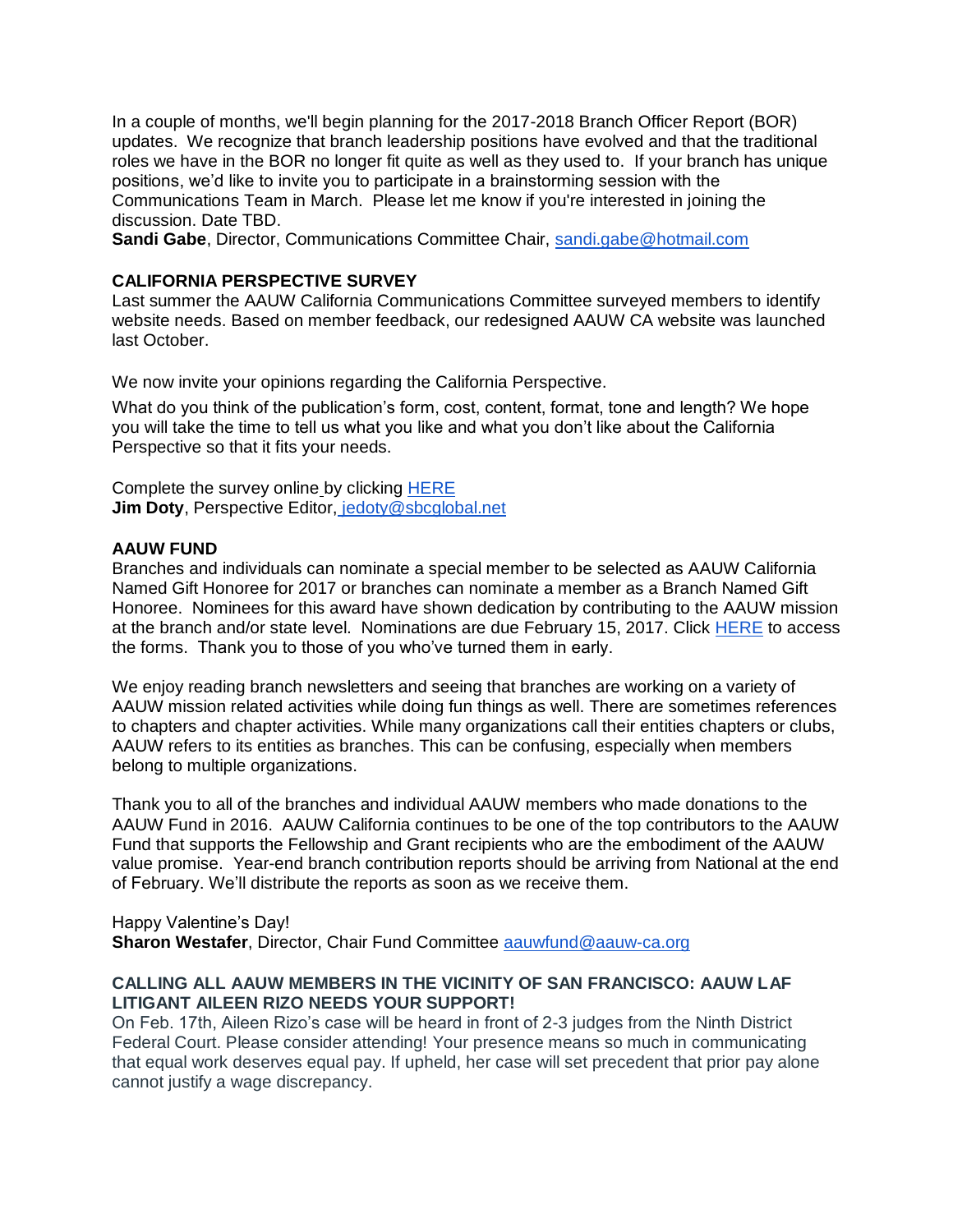Time: Friday, February 17th session begins at 9am, doors open at 8:30am; Place: JAMES R. BROWNING COURTHOUSE 95 7TH STREET, SAN FRANCISCO, CA 94103; Courtroom 2, third floor, room 330. This hearing will be in front of 2-3 judges from the Federal 9th Circuit Court. Click [HERE](http://www.ca9.uscourts.gov/information/locations.php) for a link to the court website for directions.

This appeal was initiated by her employer in rejection of the Eastern District's ruling on her behalf. Judge Michael Seng's order agreed that prior pay could not justify a pay gap between genders. The EEOC has issued a 38 page amicus brief on her behalf to the 9th Circuit Court. We are looking forward to the court upholding the lower court's decision setting precedence about prior pay. Jim Yovino, the Superintendent of Fresno County Office of Education and Ms. Rizo's former employer, is the name mentioned as the defendant. **Tobi Balma**, LAF Committee

### **EQUAL PAY DAY IS COMING TUESDAY, APRIL 4, 2017** *Host your event on campus*.

[AAUW](http://www.aauw.org/research/graduating-to-a-pay-gap/) research shows that the gender pay gap starts just one year after college graduation, so your local campus is a perfect place to take your Equal Pay Day activities! Activities like [tabling](http://www.aauw.org/resource/how-to-tabling/)[,](http://www.aauw.org/resource/how-to-put-together-an-issue-forum-town-hall-or-tele-town-hall/) [issue forums,](http://www.aauw.org/resource/how-to-put-together-an-issue-forum-town-hall-or-tele-town-hall/) and "unequal" bake sales are well-suited to a college audience. Think creatively about engaging students!



## **"Unequal" cookies are always a hit; everyone wants the whole cookie, not 80% of a cookie.**

Connect with AAUW College and University Partners and student organizations. Search [C/U](http://www.aauw-ca.org/college-university-partners/)  [Partners in California](http://www.aauw-ca.org/college-university-partners/) to see if your local institution is an AAUW college/university partner member and find out if they have an [AAUW student organization.](http://www.aauw.org/what-we-do/campus-programs/student-org/) If they're already involved with AAUW, find out what their Equal Pay Day plans are and how you can collaborate with them and other allies on campus.

## *Host an AAUW Smart Start salary negotiation workshop on campus.*

This is the perfect time to bring a salary negotiation workshop to your school. A salary negotiation event can be a part of a full day or full week of Equal Pay Day activities. **Tina Byrne**, Chair, California C/U Committee, [aauwtina@gmail.com](mailto:aauwtina@gmail.com)

## **PUBLIC POLICY**

Congratulations to all of your branch members who participated in the [Women's March](http://www.aauw-ca.org/womens-march/) on January 21. AAUW had a great turn out. Check out the AAUW CA website for photos from various locations.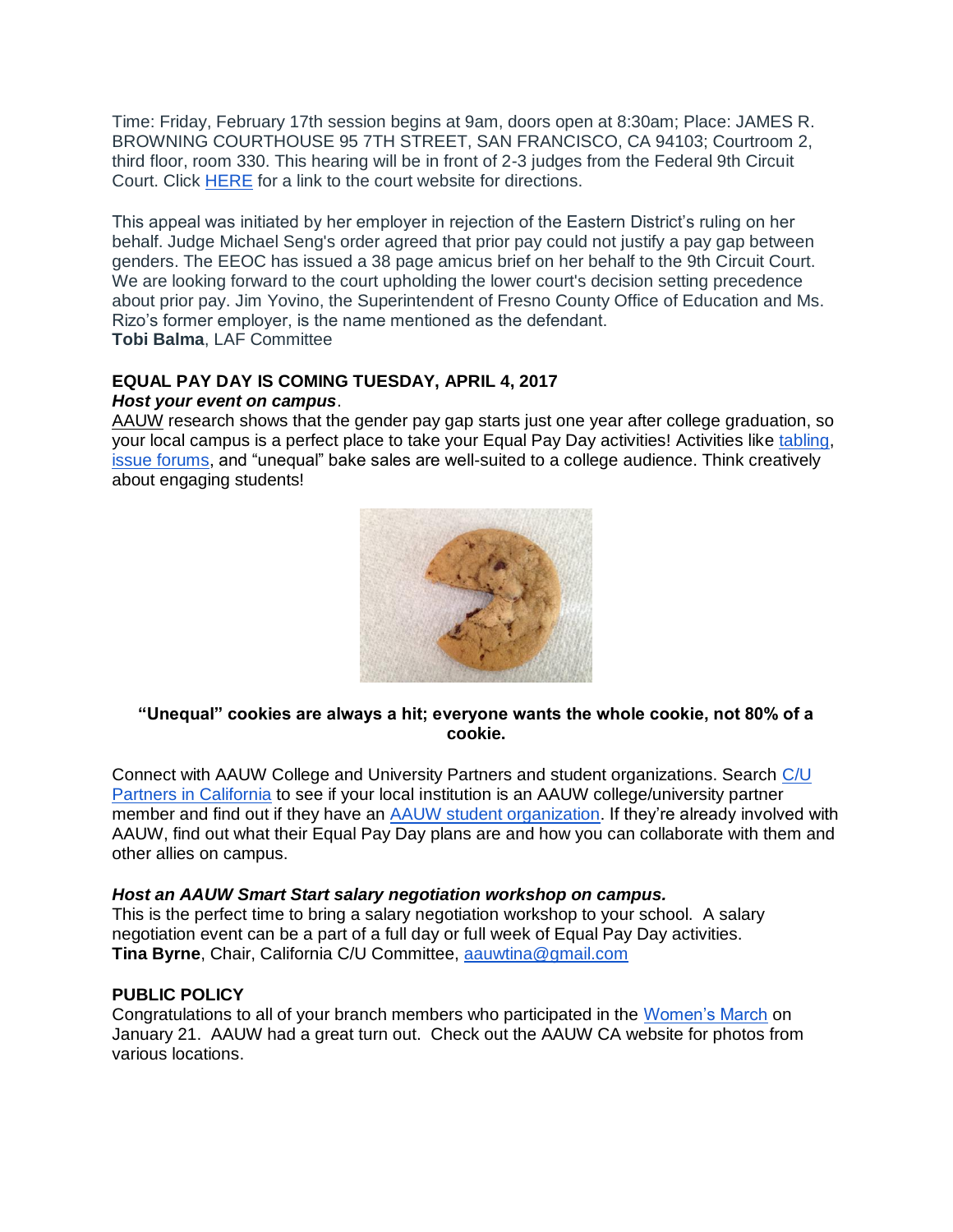In our last Board-to-Board message, we urged you to encourage your branch members to sign up for [Action Alerts.](http://www.aauw-ca.org/?s=action+alerts) We want to repeat that request. There is so much happening with the new federal administration and the beginning of the new state legislative session. We want to be a strong voice for women's issues. Action Alerts are one way each member can be part of that voice.

Pay equity is one of the state and national key priority issues. April 4 is Equal Pay Day. Start planning the ways in which your branch can speak out for pay equity on that day in your community. The Public Policy Committee will send an article on Equal Pay Day to branch presidents and public policy chairs. This will give you some ideas on ways to celebrate Equal Pay Day. The opening paragraphs can also be used in branch newsletters to inform members of the importance of the day and pay equity. Don't let Equal Pay Day go by unnoticed **Sue Miller**, [suellen-aauw@wavecable.org](mailto:suellen-aauw@wavecable.org) and **Nancy Mahr**, [nlmahr@verizon.net,](mailto:nlmahr@verizon.net) AAUW Public Policy Co-Chairs

# **ELECTION & NOMINATIONS**

# *Election Information will be sent to email address on file.*

The AAUW California election period begins on April 22. Before then, we will be sending information about voting to all members using the email addresses that are in the AAUW National Member Services Database (MSD). Members who don't have email addresses will receive mail at the address in the MSD. While you are checking the member records to be sure that the February 1 count is correct, please make sure that all email addresses and postal addresses are current.

**Jean Simutis**, Nominations & Elections Committee, [jsimutis@gmail.com](mailto:jsimutis@gmail.com)

## **SPEECH TREK ALERT!**

All submittals for the Speech Trek semi-finals are due by March 1, 2017. Please send the link for your 1st place winner's video to [speechtrek@aauwca.org.](mailto:speechtrek@aauwca.org)

**Cathy Foxhoven**, Director, AAUW CA Speech Trek Coordinator, [speechtrek@aauw-ca.org](mailto:speechtrek@aauw-ca.org)

# **LEADERSHIP DAYS ALERT!**

Registrations for the Leadership Day is available online [HERE.](http://www.aauw-ca.org/aauw-california-leadership-days-2017/) Don't miss out on the helpful, informative workshops that are being offered for the low price of \$25. That price includes lunch!

Topics include:

- **Conflict Resolution Improvised**
- **Enact to Engage: Modeling the Value Promise**
- **Lobbying and Advocacy**
- **Empower, Engage, and Retain Younger Members**
- **Dealing with an Aging Membership**

**Cathy Foxhoven**, Director, AAUW CA Leadership Development, [aauwfox@gmail.com](mailto:aauwfox@gmail.com)

# **BRANCH SUPPORT**

Using the videos available on the National AAUW site [\(http://www.aauw.org/\)](http://www.aauw.org/) is a great way that a number of branches use to find ideas, inspiration and resources for interest groups, branch and community meetings. You can find videos by looking in specific topic areas [\(Public Policy,](http://www.aauw.org/?s=public+policy+videos) etc.) or to see the variety of what's available do a search for ["video"](http://www.aauw.org/?s=videos). The videos are generally short and cover a wide variety of topics, including some "how to" videos for making the best use of the information. The videos are a wonderful resource. Don't miss out on what they can provide!